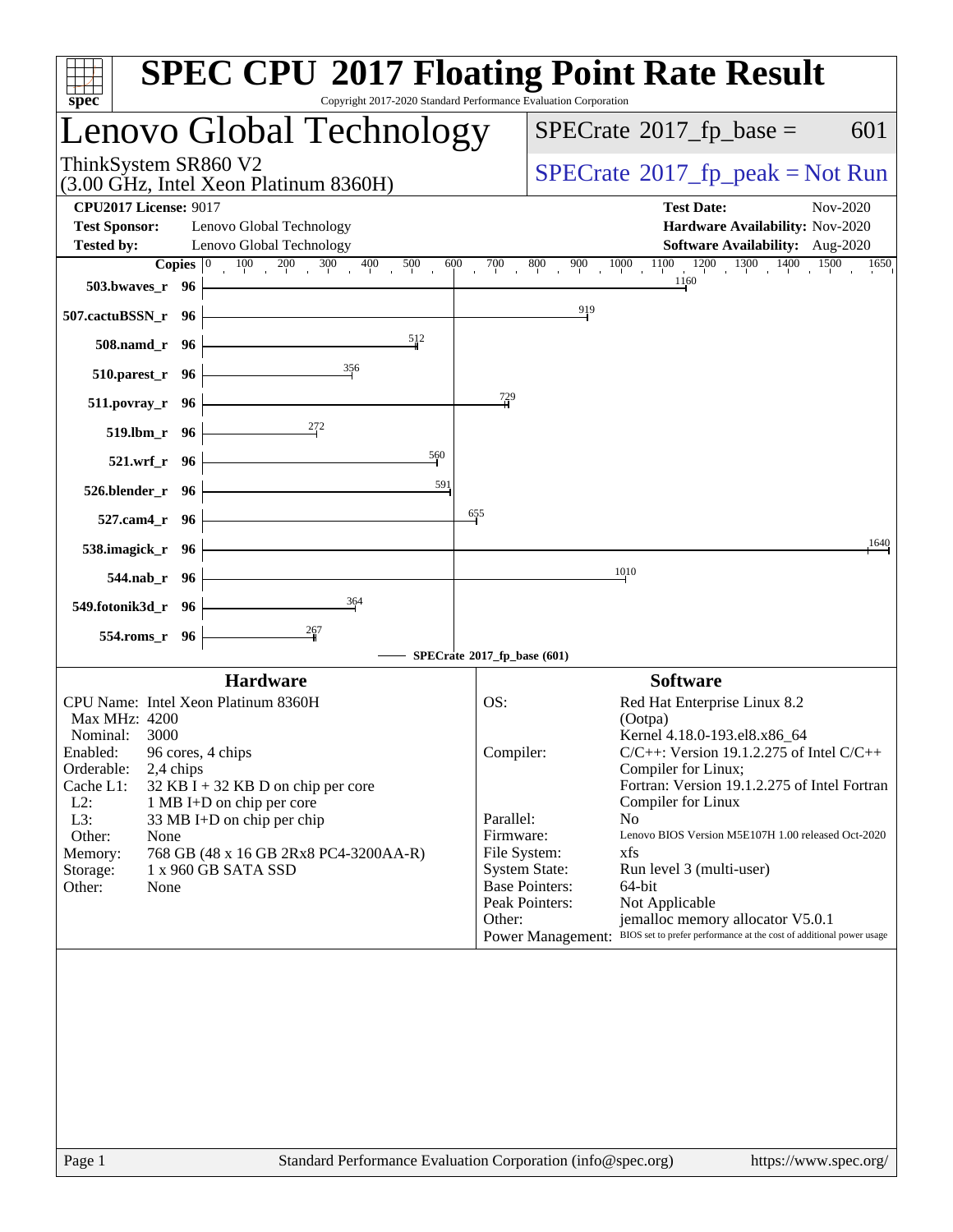

# Lenovo Global Technology

(3.00 GHz, Intel Xeon Platinum 8360H)

 $SPECTate$ <sup>®</sup>[2017\\_fp\\_base =](http://www.spec.org/auto/cpu2017/Docs/result-fields.html#SPECrate2017fpbase) 601

### ThinkSystem SR860 V2<br>  $\begin{array}{c} \text{75} \\ \text{88} \\ \text{89} \\ \text{89} \\ \text{80} \\ \text{80} \\ \text{80} \\ \text{81} \\ \text{81} \\ \text{82} \\ \text{81} \\ \text{82} \\ \text{83} \\ \text{84} \\ \text{84} \\ \text{85} \\ \text{86} \\ \text{87} \\ \text{88} \\ \text{89} \\ \text{89} \\ \text{80} \\ \text{80} \\ \text{81} \\ \text{82} \\ \text{83} \\ \text{84} \\ \text$

**[CPU2017 License:](http://www.spec.org/auto/cpu2017/Docs/result-fields.html#CPU2017License)** 9017 **[Test Date:](http://www.spec.org/auto/cpu2017/Docs/result-fields.html#TestDate)** Nov-2020

**[Test Sponsor:](http://www.spec.org/auto/cpu2017/Docs/result-fields.html#TestSponsor)** Lenovo Global Technology **[Hardware Availability:](http://www.spec.org/auto/cpu2017/Docs/result-fields.html#HardwareAvailability)** Nov-2020

**[Tested by:](http://www.spec.org/auto/cpu2017/Docs/result-fields.html#Testedby)** Lenovo Global Technology **[Software Availability:](http://www.spec.org/auto/cpu2017/Docs/result-fields.html#SoftwareAvailability)** Aug-2020

### **[Results Table](http://www.spec.org/auto/cpu2017/Docs/result-fields.html#ResultsTable)**

|                                              | <b>Base</b>   |                |       |                |             | <b>Peak</b>    |       |               |                |              |                |              |                |              |
|----------------------------------------------|---------------|----------------|-------|----------------|-------------|----------------|-------|---------------|----------------|--------------|----------------|--------------|----------------|--------------|
| <b>Benchmark</b>                             | <b>Copies</b> | <b>Seconds</b> | Ratio | <b>Seconds</b> | Ratio       | <b>Seconds</b> | Ratio | <b>Copies</b> | <b>Seconds</b> | <b>Ratio</b> | <b>Seconds</b> | <b>Ratio</b> | <b>Seconds</b> | <b>Ratio</b> |
| 503.bwaves_r                                 | 96            | 834            | 1150  | 833            | <b>1160</b> | 833            | 1160  |               |                |              |                |              |                |              |
| 507.cactuBSSN r                              | 96            | 132            | 919   | 132            | 920         | 132            | 919   |               |                |              |                |              |                |              |
| $508$ .namd $r$                              | 96            | 178            | 512   | 180            | 508         | 178            | 513   |               |                |              |                |              |                |              |
| 510.parest_r                                 | 96            | 706            | 356   | 704            | 357         | 705            | 356   |               |                |              |                |              |                |              |
| 511.povray_r                                 | 96            | 307            | 729   | 306            | 731         | 310            | 723   |               |                |              |                |              |                |              |
| 519.lbm r                                    | 96            | 372            | 272   | 372            | 272         | 372            | 272   |               |                |              |                |              |                |              |
| $521$ .wrf r                                 | 96            | 384            | 560   | 384            | 560         | 383            | 561   |               |                |              |                |              |                |              |
| 526.blender r                                | 96            | 248            | 591   | 247            | 592         | 248            | 590   |               |                |              |                |              |                |              |
| $527.cam4_r$                                 | 96            | 256            | 655   | 257            | 653         | 256            | 655   |               |                |              |                |              |                |              |
| 538.imagick_r                                | 96            | 146            | 1640  | 150            | 1590        | 146            | 1640  |               |                |              |                |              |                |              |
| 544.nab r                                    | 96            | 160            | 1010  | 160            | 1010        | 160            | 1010  |               |                |              |                |              |                |              |
| 549.fotonik3d r                              | 96            | 1029           | 364   | 1028           | 364         | 1029           | 364   |               |                |              |                |              |                |              |
| $554$ .roms $r$                              | 96            | 572            | 267   | 578            | 264         | 566            | 269   |               |                |              |                |              |                |              |
| $SPECrate*2017_fp\_base =$<br>601            |               |                |       |                |             |                |       |               |                |              |                |              |                |              |
| $SPECrate^*2017_fp_peak =$<br><b>Not Run</b> |               |                |       |                |             |                |       |               |                |              |                |              |                |              |

Results appear in the [order in which they were run](http://www.spec.org/auto/cpu2017/Docs/result-fields.html#RunOrder). Bold underlined text [indicates a median measurement.](http://www.spec.org/auto/cpu2017/Docs/result-fields.html#Median)

### **[Submit Notes](http://www.spec.org/auto/cpu2017/Docs/result-fields.html#SubmitNotes)**

 The numactl mechanism was used to bind copies to processors. The config file option 'submit' was used to generate numactl commands to bind each copy to a specific processor. For details, please see the config file.

### **[Operating System Notes](http://www.spec.org/auto/cpu2017/Docs/result-fields.html#OperatingSystemNotes)**

Stack size set to unlimited using "ulimit -s unlimited"

### **[Environment Variables Notes](http://www.spec.org/auto/cpu2017/Docs/result-fields.html#EnvironmentVariablesNotes)**

Environment variables set by runcpu before the start of the run: LD\_LIBRARY\_PATH = "/home/cpu2017-1.1.0-ic19.1u2/lib/intel64:/home/cpu2017-1.1.0-ic19.1u2/j e5.0.1-64" MALLOC\_CONF = "retain:true"

### **[General Notes](http://www.spec.org/auto/cpu2017/Docs/result-fields.html#GeneralNotes)**

 Binaries compiled on a system with 1x Intel Core i9-7980XE CPU + 64GB RAM memory using Redhat Enterprise Linux 8.0 Transparent Huge Pages enabled by default

#### **(Continued on next page)**

Page 2 Standard Performance Evaluation Corporation [\(info@spec.org\)](mailto:info@spec.org) <https://www.spec.org/>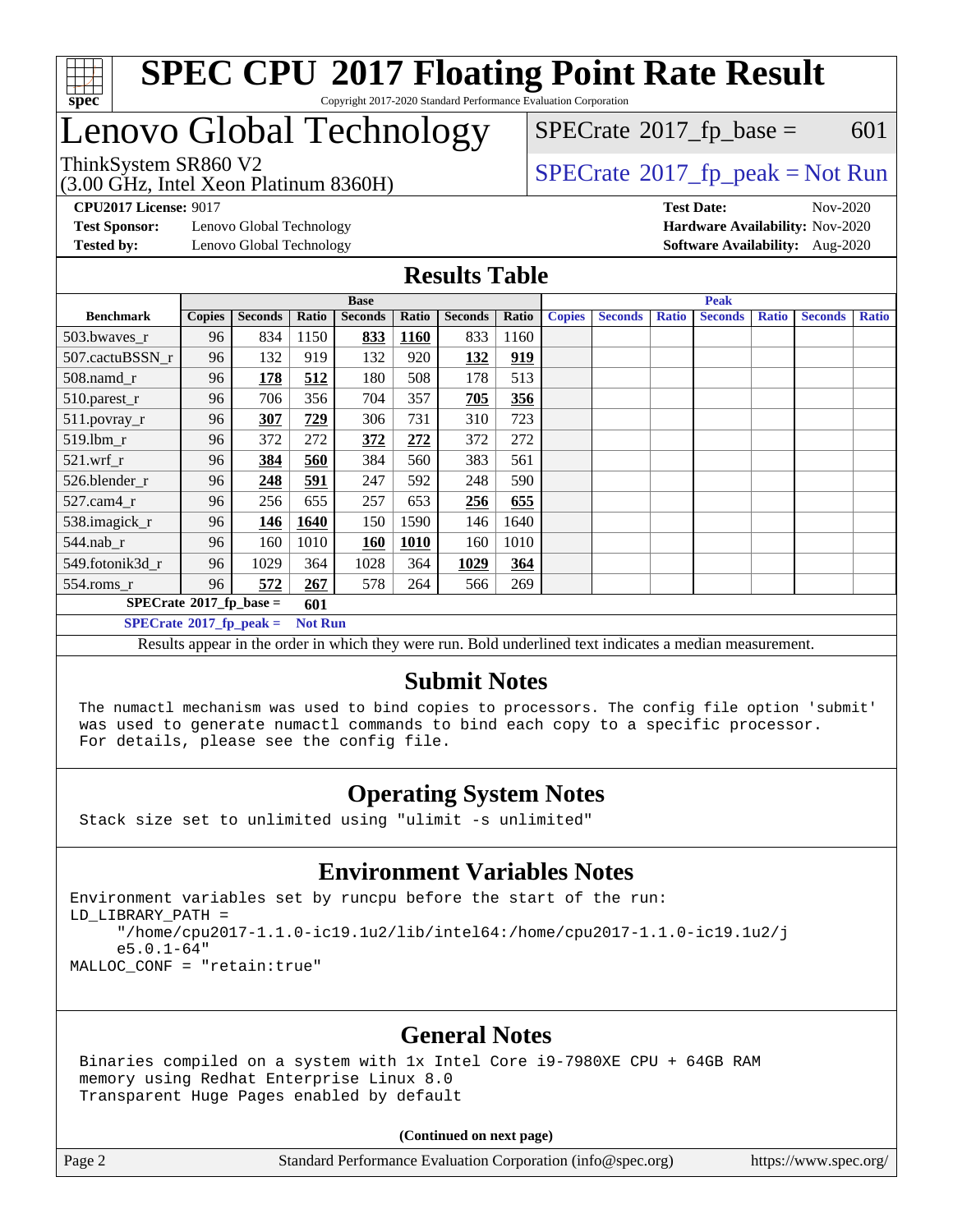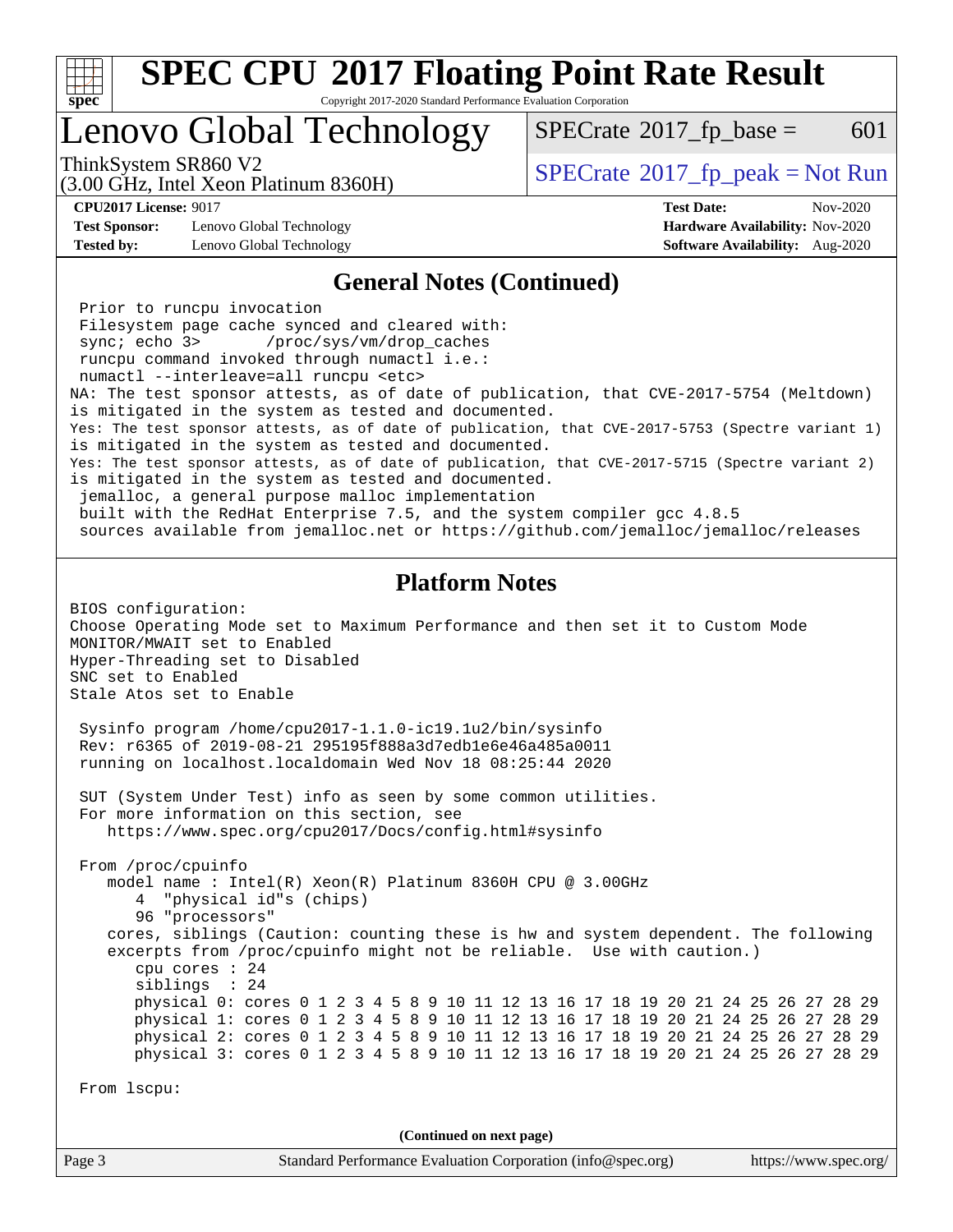

## Lenovo Global Technology

 $SPECTate$ <sup>®</sup>[2017\\_fp\\_base =](http://www.spec.org/auto/cpu2017/Docs/result-fields.html#SPECrate2017fpbase) 601

(3.00 GHz, Intel Xeon Platinum 8360H)

ThinkSystem SR860 V2<br>(3.00 GHz, Intel Yogn Platinum 8360H)  $SPECrate@2017_fp\_peak = Not Run$  $SPECrate@2017_fp\_peak = Not Run$ 

**[Test Sponsor:](http://www.spec.org/auto/cpu2017/Docs/result-fields.html#TestSponsor)** Lenovo Global Technology **[Hardware Availability:](http://www.spec.org/auto/cpu2017/Docs/result-fields.html#HardwareAvailability)** Nov-2020 **[Tested by:](http://www.spec.org/auto/cpu2017/Docs/result-fields.html#Testedby)** Lenovo Global Technology **[Software Availability:](http://www.spec.org/auto/cpu2017/Docs/result-fields.html#SoftwareAvailability)** Aug-2020

**[CPU2017 License:](http://www.spec.org/auto/cpu2017/Docs/result-fields.html#CPU2017License)** 9017 **[Test Date:](http://www.spec.org/auto/cpu2017/Docs/result-fields.html#TestDate)** Nov-2020

### **[Platform Notes \(Continued\)](http://www.spec.org/auto/cpu2017/Docs/result-fields.html#PlatformNotes)**

| Architecture:                | x86 64                                                                              |
|------------------------------|-------------------------------------------------------------------------------------|
| $CPU$ op-mode( $s$ ):        | $32$ -bit, $64$ -bit                                                                |
| Byte Order:                  | Little Endian                                                                       |
| CPU(s):                      | 96                                                                                  |
| On-line CPU $(s)$ list: 0-95 |                                                                                     |
| Thread( $s$ ) per core:      | 1                                                                                   |
| $Core(s)$ per socket:        | 24                                                                                  |
| Socket(s):                   | $\overline{4}$                                                                      |
| NUMA $node(s)$ :             | 8                                                                                   |
| Vendor ID:                   | GenuineIntel                                                                        |
| CPU family:                  | 6                                                                                   |
| Model:                       | 85                                                                                  |
| Model name:                  | $Intel(R) Xeon(R) Platinum 8360H CPU @ 3.00GHz$                                     |
| Stepping:                    | 11                                                                                  |
| CPU MHz:                     | 3127.082                                                                            |
| $CPU$ max $MHz$ :            | 4200.0000                                                                           |
| CPU min MHz:                 | 1200.0000                                                                           |
| BogoMIPS:                    | 6000.00                                                                             |
| Virtualization:              | $VT - x$                                                                            |
| L1d cache:                   | 32K                                                                                 |
| Lli cache:                   | 32K                                                                                 |
| $L2$ cache:                  | 1024K                                                                               |
| L3 cache:                    | 33792K                                                                              |
| NUMA node0 CPU(s):           | $0-2, 6-8, 12-14, 18-20$                                                            |
| NUMA $node1$ $CPU(s):$       | $3-5, 9-11, 15-17, 21-23$                                                           |
| NUMA $node2$ $CPU(s):$       | $24 - 26, 30 - 32, 36 - 38, 42 - 44$                                                |
| NUMA $node3$ $CPU(s)$ :      | $27 - 29$ , $33 - 35$ , $39 - 41$ , $45 - 47$                                       |
| NUMA $node4$ $CPU(s):$       | $48 - 50, 54 - 56, 60 - 62, 66 - 68$                                                |
| NUMA node5 CPU(s):           | $51 - 53, 57 - 59, 63 - 65, 69 - 71$                                                |
| NUMA node6 CPU(s):           | $72 - 74, 78 - 80, 84 - 86, 90 - 92$                                                |
| NUMA node7 CPU(s):           | $75 - 77, 81 - 83, 87 - 89, 93 - 95$                                                |
| Flags:                       | fpu vme de pse tsc msr pae mce cx8 apic sep mtrr pge mca cmov                       |
|                              | pat pse36 clflush dts acpi mmx fxsr sse sse2 ss ht tm pbe syscall nx pdpelgb rdtscp |
|                              | lm constant_tsc art arch_perfmon pebs bts rep_good nopl xtopology nonstop_tsc cpuid |
|                              | aperfmperf pni pclmulqdq dtes64 monitor ds_cpl vmx smx est tm2 ssse3 sdbg fma cx16  |
|                              | xtpr pdcm pcid dca sse4_1 sse4_2 x2apic movbe popcnt tsc_deadline_timer aes xsave   |
|                              | avx f16c rdrand lahf_lm abm 3dnowprefetch cpuid_fault epb cat_13 cdp_13             |
|                              | inyocid single intel ppin sshd mba ibrs ibnb stibp ibrs enhanced tpr shadow ynmi    |

 invpcid\_single intel\_ppin ssbd mba ibrs ibpb stibp ibrs\_enhanced tpr\_shadow vnmi flexpriority ept vpid fsgsbase tsc\_adjust bmi1 hle avx2 smep bmi2 erms invpcid rtm cqm mpx rdt\_a avx512f avx512dq rdseed adx smap clflushopt clwb intel\_pt avx512cd avx512bw avx512vl xsaveopt xsavec xgetbv1 xsaves cqm\_llc cqm\_occup\_llc cqm\_mbm\_total cqm\_mbm\_local avx512\_bf16 dtherm ida arat pln pts pku ospke avx512\_vnni md\_clear flush\_l1d arch\_capabilities

 /proc/cpuinfo cache data cache size : 33792 KB

**(Continued on next page)**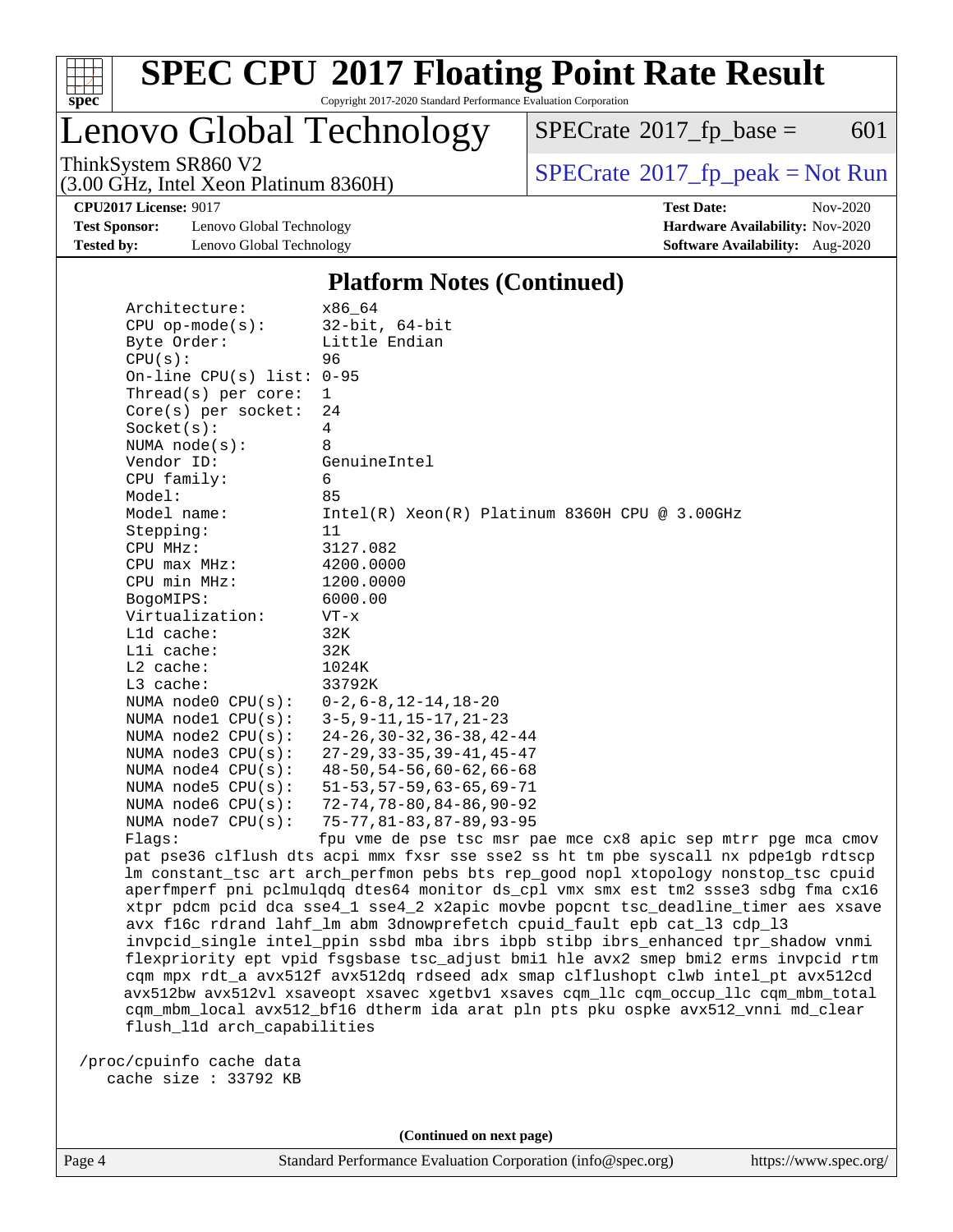

Lenovo Global Technology

 $SPECTate$ <sup>®</sup>[2017\\_fp\\_base =](http://www.spec.org/auto/cpu2017/Docs/result-fields.html#SPECrate2017fpbase) 601

(3.00 GHz, Intel Xeon Platinum 8360H)

ThinkSystem SR860 V2<br>(3.00 GHz, Intel Xeon Platinum 8360H)  $\vert$  [SPECrate](http://www.spec.org/auto/cpu2017/Docs/result-fields.html#SPECrate2017fppeak)®[2017\\_fp\\_peak = N](http://www.spec.org/auto/cpu2017/Docs/result-fields.html#SPECrate2017fppeak)ot Run

**[Test Sponsor:](http://www.spec.org/auto/cpu2017/Docs/result-fields.html#TestSponsor)** Lenovo Global Technology **[Hardware Availability:](http://www.spec.org/auto/cpu2017/Docs/result-fields.html#HardwareAvailability)** Nov-2020 **[Tested by:](http://www.spec.org/auto/cpu2017/Docs/result-fields.html#Testedby)** Lenovo Global Technology **[Software Availability:](http://www.spec.org/auto/cpu2017/Docs/result-fields.html#SoftwareAvailability)** Aug-2020

**[CPU2017 License:](http://www.spec.org/auto/cpu2017/Docs/result-fields.html#CPU2017License)** 9017 **[Test Date:](http://www.spec.org/auto/cpu2017/Docs/result-fields.html#TestDate)** Nov-2020

### **[Platform Notes \(Continued\)](http://www.spec.org/auto/cpu2017/Docs/result-fields.html#PlatformNotes)**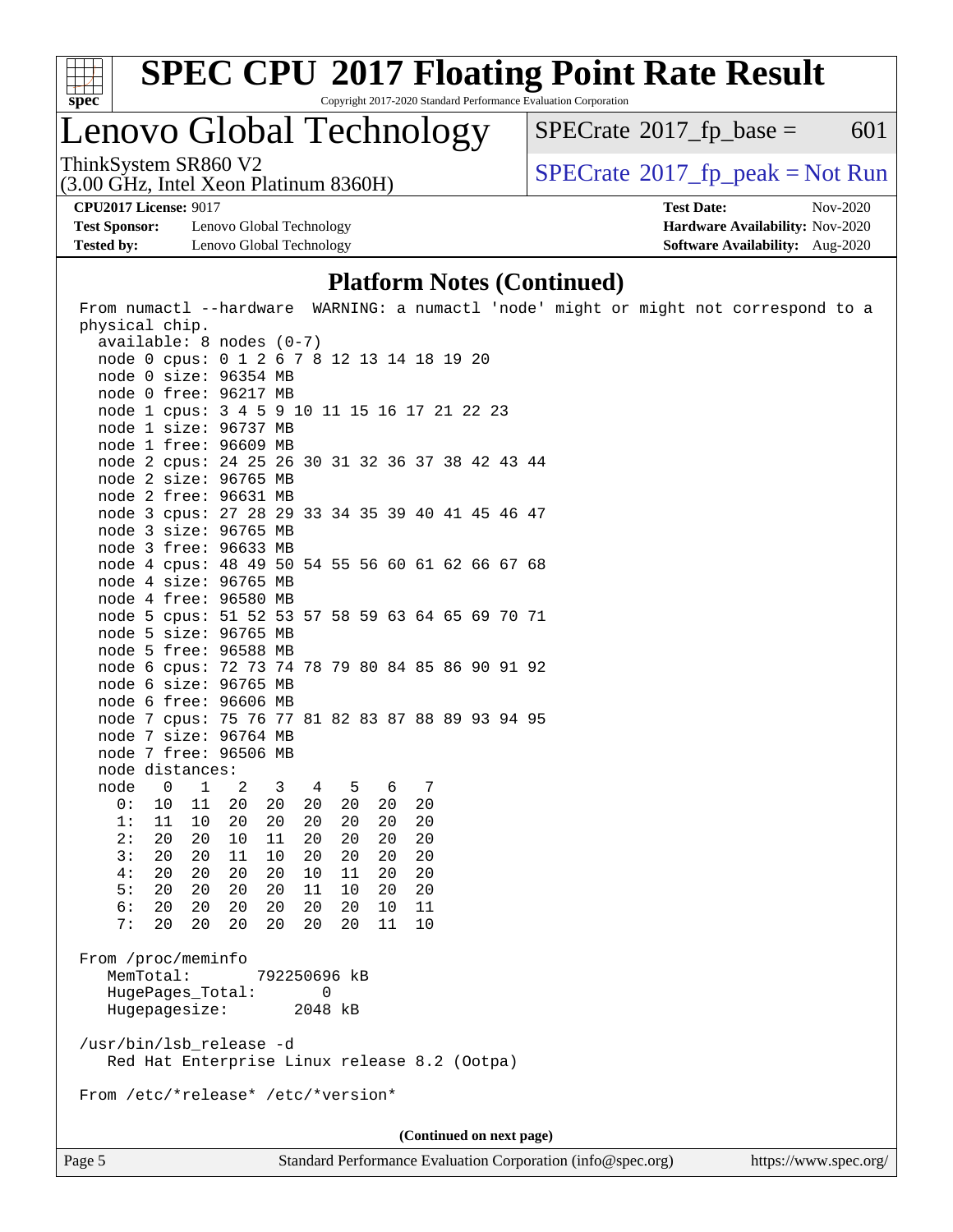

# **[SPEC CPU](http://www.spec.org/auto/cpu2017/Docs/result-fields.html#SPECCPU2017FloatingPointRateResult)[2017 Floating Point Rate Result](http://www.spec.org/auto/cpu2017/Docs/result-fields.html#SPECCPU2017FloatingPointRateResult)**

Copyright 2017-2020 Standard Performance Evaluation Corporation

# Lenovo Global Technology

 $SPECTate@2017_fp\_base = 601$ 

(3.00 GHz, Intel Xeon Platinum 8360H)

ThinkSystem SR860 V2<br>(3.00 GHz, Intel Xeon Platinum 8360H) [SPECrate](http://www.spec.org/auto/cpu2017/Docs/result-fields.html#SPECrate2017fppeak)®[2017\\_fp\\_peak = N](http://www.spec.org/auto/cpu2017/Docs/result-fields.html#SPECrate2017fppeak)ot Run

**[Test Sponsor:](http://www.spec.org/auto/cpu2017/Docs/result-fields.html#TestSponsor)** Lenovo Global Technology **[Hardware Availability:](http://www.spec.org/auto/cpu2017/Docs/result-fields.html#HardwareAvailability)** Nov-2020 **[Tested by:](http://www.spec.org/auto/cpu2017/Docs/result-fields.html#Testedby)** Lenovo Global Technology **[Software Availability:](http://www.spec.org/auto/cpu2017/Docs/result-fields.html#SoftwareAvailability)** Aug-2020

**[CPU2017 License:](http://www.spec.org/auto/cpu2017/Docs/result-fields.html#CPU2017License)** 9017 **[Test Date:](http://www.spec.org/auto/cpu2017/Docs/result-fields.html#TestDate)** Nov-2020

### **[Platform Notes \(Continued\)](http://www.spec.org/auto/cpu2017/Docs/result-fields.html#PlatformNotes)**

| os-release:<br>NAME="Red Hat Enterprise Linux"<br>VERSION="8.2 (Ootpa)"<br>ID="rhel"<br>ID_LIKE="fedora"<br>VERSION_ID="8.2"<br>PLATFORM_ID="platform:el8"<br>PRETTY_NAME="Red Hat Enterprise Linux 8.2 (Ootpa)"<br>ANSI_COLOR="0;31"<br>redhat-release: Red Hat Enterprise Linux release 8.2 (Ootpa)<br>system-release: Red Hat Enterprise Linux release 8.2 (Ootpa)<br>system-release-cpe: cpe:/o:redhat:enterprise_linux:8.2:ga |  |  |  |  |  |
|------------------------------------------------------------------------------------------------------------------------------------------------------------------------------------------------------------------------------------------------------------------------------------------------------------------------------------------------------------------------------------------------------------------------------------|--|--|--|--|--|
| uname $-a$ :<br>Linux localhost.localdomain 4.18.0-193.el8.x86_64 #1 SMP Fri Mar 27 14:35:58 UTC 2020<br>x86_64 x86_64 x86_64 GNU/Linux                                                                                                                                                                                                                                                                                            |  |  |  |  |  |
| Kernel self-reported vulnerability status:                                                                                                                                                                                                                                                                                                                                                                                         |  |  |  |  |  |
| itlb_multihit:<br>Not affected<br>CVE-2018-3620 (L1 Terminal Fault):<br>Not affected<br>Microarchitectural Data Sampling:<br>Not affected<br>CVE-2017-5754 (Meltdown):<br>Not affected<br>CVE-2018-3639 (Speculative Store Bypass): Mitigation: Speculative Store Bypass disabled                                                                                                                                                  |  |  |  |  |  |
| via prctl and seccomp<br>Mitigation: usercopy/swapgs barriers and __user<br>$CVE-2017-5753$ (Spectre variant 1):<br>pointer sanitization                                                                                                                                                                                                                                                                                           |  |  |  |  |  |
| $CVE-2017-5715$ (Spectre variant 2):<br>Mitigation: Enhanced IBRS, IBPB: conditional,<br>RSB filling                                                                                                                                                                                                                                                                                                                               |  |  |  |  |  |
| Not affected<br>tsx_async_abort:                                                                                                                                                                                                                                                                                                                                                                                                   |  |  |  |  |  |
| run-level 3 Nov 18 08:24                                                                                                                                                                                                                                                                                                                                                                                                           |  |  |  |  |  |
| SPEC is set to: /home/cpu2017-1.1.0-ic19.1u2<br>Filesystem<br>Type Size Used Avail Use% Mounted on<br>/dev/sda3<br>xfs 892G 36G 856G 5% /                                                                                                                                                                                                                                                                                          |  |  |  |  |  |
| From /sys/devices/virtual/dmi/id<br>BIOS:<br>Lenovo M5E107H-1.00 10/18/2020<br>Vendor: Lenovo<br>Product: ThinkSystem SR860 V2<br>Product Family: ThinkSystem<br>Serial:<br>none                                                                                                                                                                                                                                                   |  |  |  |  |  |
| Additional information from dmidecode follows. WARNING: Use caution when you interpret<br>this section. The 'dmidecode' program reads system data which is "intended to allow<br>hardware to be accurately determined", but the intent may not be met, as there are                                                                                                                                                                |  |  |  |  |  |
| (Continued on next page)                                                                                                                                                                                                                                                                                                                                                                                                           |  |  |  |  |  |

Page 6 Standard Performance Evaluation Corporation [\(info@spec.org\)](mailto:info@spec.org) <https://www.spec.org/>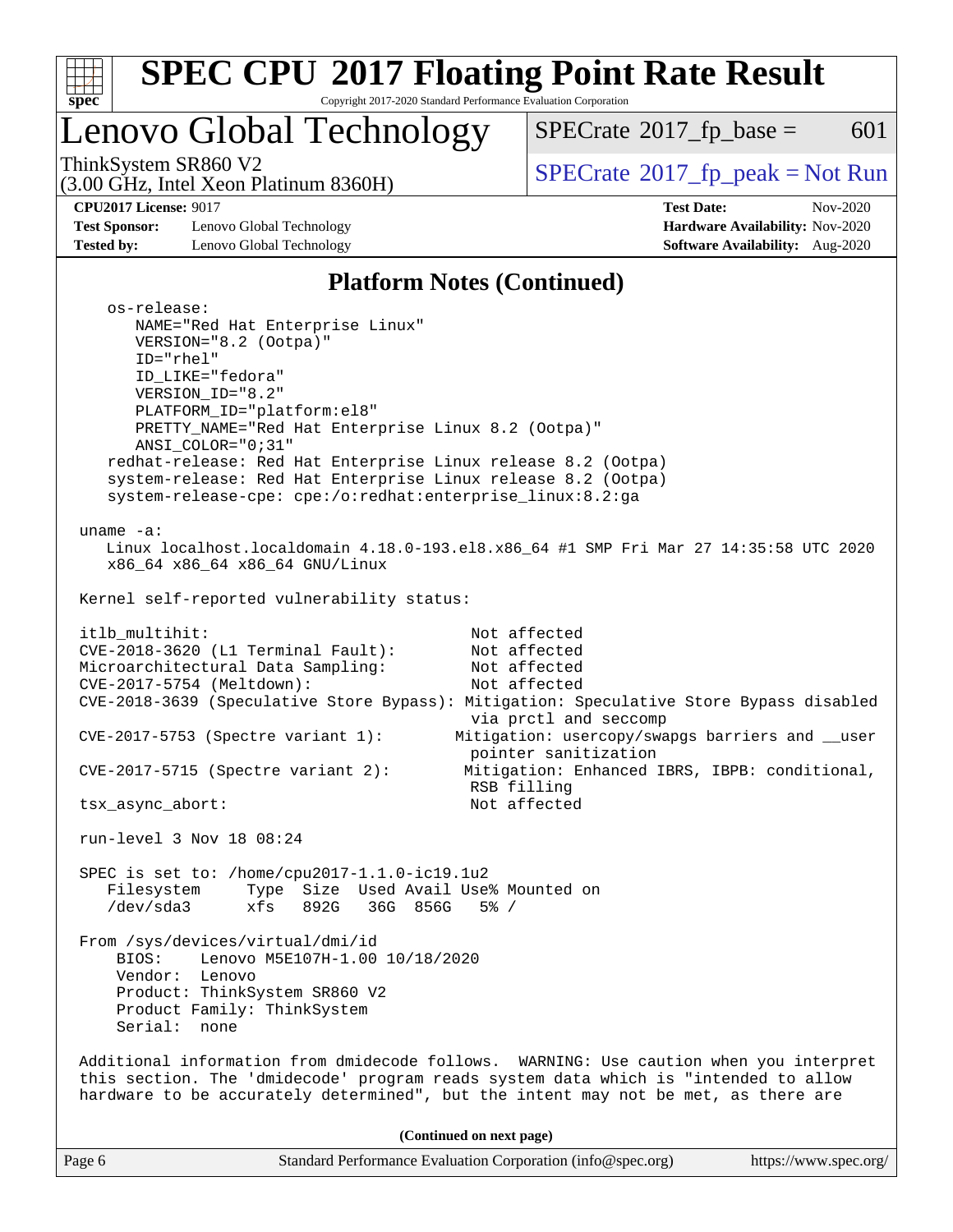

## Lenovo Global Technology

 $SPECTate$ <sup>®</sup>[2017\\_fp\\_base =](http://www.spec.org/auto/cpu2017/Docs/result-fields.html#SPECrate2017fpbase) 601

(3.00 GHz, Intel Xeon Platinum 8360H)

ThinkSystem SR860 V2<br>  $\begin{array}{c} \text{SPECTR} \\ \text{SPECTR} \\ \text{SPECTR} \end{array}$  [SPECrate](http://www.spec.org/auto/cpu2017/Docs/result-fields.html#SPECrate2017fppeak)®[2017\\_fp\\_peak = N](http://www.spec.org/auto/cpu2017/Docs/result-fields.html#SPECrate2017fppeak)ot Run

**[Test Sponsor:](http://www.spec.org/auto/cpu2017/Docs/result-fields.html#TestSponsor)** Lenovo Global Technology **[Hardware Availability:](http://www.spec.org/auto/cpu2017/Docs/result-fields.html#HardwareAvailability)** Nov-2020 **[Tested by:](http://www.spec.org/auto/cpu2017/Docs/result-fields.html#Testedby)** Lenovo Global Technology **[Software Availability:](http://www.spec.org/auto/cpu2017/Docs/result-fields.html#SoftwareAvailability)** Aug-2020

**[CPU2017 License:](http://www.spec.org/auto/cpu2017/Docs/result-fields.html#CPU2017License)** 9017 **[Test Date:](http://www.spec.org/auto/cpu2017/Docs/result-fields.html#TestDate)** Nov-2020

### **[Platform Notes \(Continued\)](http://www.spec.org/auto/cpu2017/Docs/result-fields.html#PlatformNotes)**

 frequent changes to hardware, firmware, and the "DMTF SMBIOS" standard. Memory:

48x SK Hynix HMA82GR7CJR8N-XN 16 GB 2 rank 3200

(End of data from sysinfo program)

### **[Compiler Version Notes](http://www.spec.org/auto/cpu2017/Docs/result-fields.html#CompilerVersionNotes)**

============================================================================== C  $| 519.1bm_r(base) 538.imagick_r(base) 544.nab_r(base)$ ------------------------------------------------------------------------------ Intel(R) C Compiler for applications running on Intel(R) 64, Version 19.1.2.275 Build 20200604 Copyright (C) 1985-2020 Intel Corporation. All rights reserved. ------------------------------------------------------------------------------ ==============================================================================  $C++$  | 508.namd\_r(base) 510.parest\_r(base) ------------------------------------------------------------------------------ Intel(R) C++ Compiler for applications running on Intel(R) 64, Version 19.1.2.275 Build 20200604 Copyright (C) 1985-2020 Intel Corporation. All rights reserved. ------------------------------------------------------------------------------ ==============================================================================  $C++$ ,  $C$  | 511.povray\_r(base) 526.blender\_r(base) ------------------------------------------------------------------------------ Intel(R) C++ Compiler for applications running on Intel(R) 64, Version 19.1.2.275 Build 20200604 Copyright (C) 1985-2020 Intel Corporation. All rights reserved. Intel(R) C Compiler for applications running on Intel(R) 64, Version 19.1.2.275 Build 20200604 Copyright (C) 1985-2020 Intel Corporation. All rights reserved. ------------------------------------------------------------------------------ ============================================================================== C++, C, Fortran | 507.cactuBSSN\_r(base) ------------------------------------------------------------------------------ Intel(R)  $C++$  Compiler for applications running on Intel(R) 64, Version 19.1.2.275 Build 20200604 Copyright (C) 1985-2020 Intel Corporation. All rights reserved. Intel(R) C Compiler for applications running on Intel(R)  $64$ , Version 19.1.2.275 Build 20200604 Copyright (C) 1985-2020 Intel Corporation. All rights reserved. Intel(R) Fortran Intel(R) 64 Compiler for applications running on Intel(R) 64, Version 19.1.2.275 Build 20200623

**(Continued on next page)**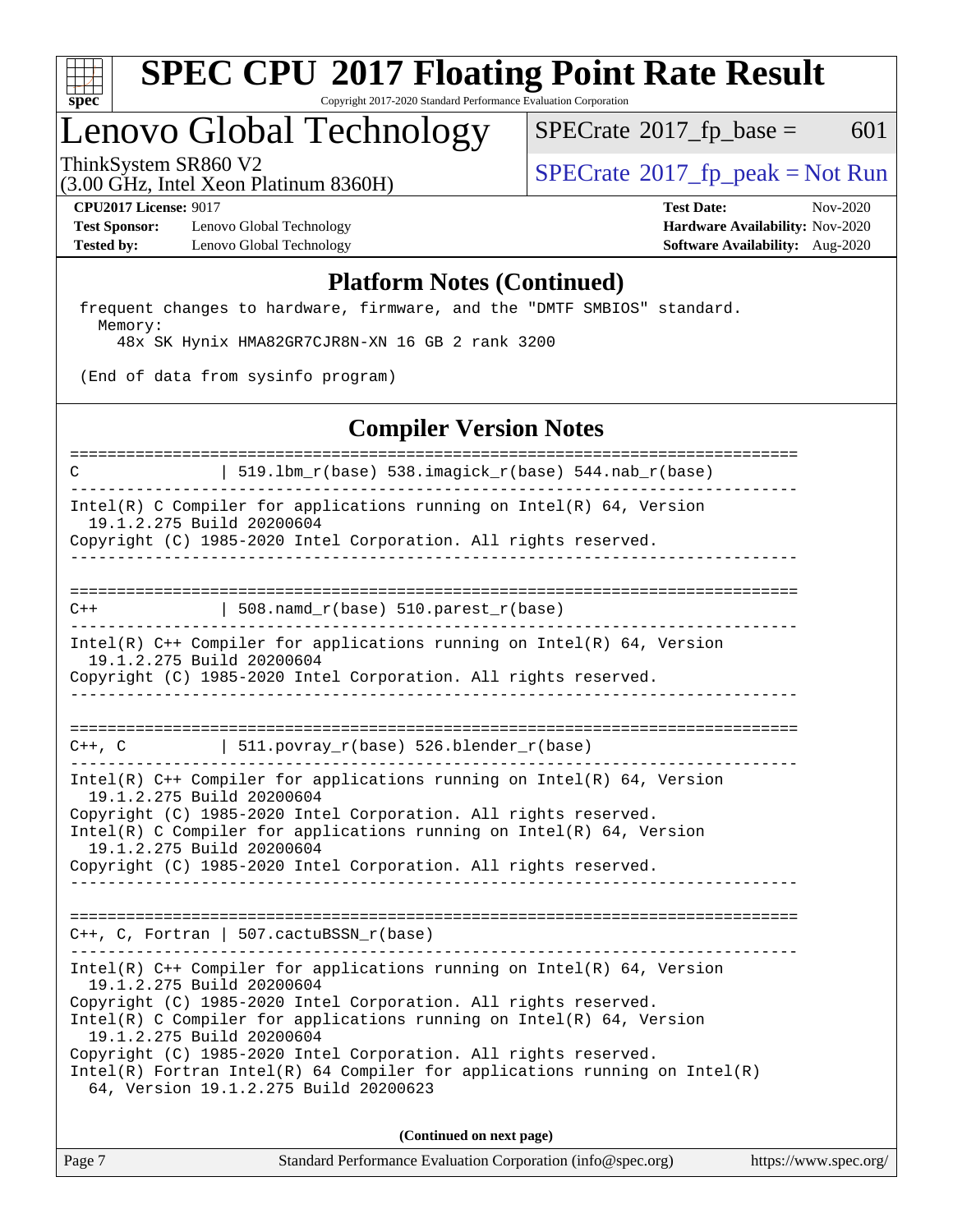

## Lenovo Global Technology

 $SPECTate$ <sup>®</sup>[2017\\_fp\\_base =](http://www.spec.org/auto/cpu2017/Docs/result-fields.html#SPECrate2017fpbase) 601

(3.00 GHz, Intel Xeon Platinum 8360H)

ThinkSystem SR860 V2<br>  $\begin{array}{c} \text{SPECTR} \\ \text{SPECTR} \\ \text{SPECTR} \end{array}$  [SPECrate](http://www.spec.org/auto/cpu2017/Docs/result-fields.html#SPECrate2017fppeak)®[2017\\_fp\\_peak = N](http://www.spec.org/auto/cpu2017/Docs/result-fields.html#SPECrate2017fppeak)ot Run

**[Test Sponsor:](http://www.spec.org/auto/cpu2017/Docs/result-fields.html#TestSponsor)** Lenovo Global Technology **[Hardware Availability:](http://www.spec.org/auto/cpu2017/Docs/result-fields.html#HardwareAvailability)** Nov-2020 **[Tested by:](http://www.spec.org/auto/cpu2017/Docs/result-fields.html#Testedby)** Lenovo Global Technology **[Software Availability:](http://www.spec.org/auto/cpu2017/Docs/result-fields.html#SoftwareAvailability)** Aug-2020

**[CPU2017 License:](http://www.spec.org/auto/cpu2017/Docs/result-fields.html#CPU2017License)** 9017 **[Test Date:](http://www.spec.org/auto/cpu2017/Docs/result-fields.html#TestDate)** Nov-2020

### **[Compiler Version Notes \(Continued\)](http://www.spec.org/auto/cpu2017/Docs/result-fields.html#CompilerVersionNotes)**

Copyright (C) 1985-2020 Intel Corporation. All rights reserved.

============================================================================== Fortran | 503.bwaves\_r(base) 549.fotonik3d\_r(base) 554.roms\_r(base) ------------------------------------------------------------------------------ Intel(R) Fortran Intel(R) 64 Compiler for applications running on Intel(R) 64, Version 19.1.2.275 Build 20200623 Copyright (C) 1985-2020 Intel Corporation. All rights reserved.

------------------------------------------------------------------------------

------------------------------------------------------------------------------

==============================================================================

Fortran,  $C$  | 521.wrf\_r(base) 527.cam4\_r(base)

------------------------------------------------------------------------------ Intel(R) Fortran Intel(R) 64 Compiler for applications running on Intel(R) 64, Version 19.1.2.275 Build 20200623 Copyright (C) 1985-2020 Intel Corporation. All rights reserved. Intel(R) C Compiler for applications running on Intel(R) 64, Version 19.1.2.275 Build 20200604 Copyright (C) 1985-2020 Intel Corporation. All rights reserved. ------------------------------------------------------------------------------

## **[Base Compiler Invocation](http://www.spec.org/auto/cpu2017/Docs/result-fields.html#BaseCompilerInvocation)**

[C benchmarks](http://www.spec.org/auto/cpu2017/Docs/result-fields.html#Cbenchmarks): [icc](http://www.spec.org/cpu2017/results/res2020q4/cpu2017-20201123-24467.flags.html#user_CCbase_intel_icc_66fc1ee009f7361af1fbd72ca7dcefbb700085f36577c54f309893dd4ec40d12360134090235512931783d35fd58c0460139e722d5067c5574d8eaf2b3e37e92)

[C++ benchmarks:](http://www.spec.org/auto/cpu2017/Docs/result-fields.html#CXXbenchmarks) [icpc](http://www.spec.org/cpu2017/results/res2020q4/cpu2017-20201123-24467.flags.html#user_CXXbase_intel_icpc_c510b6838c7f56d33e37e94d029a35b4a7bccf4766a728ee175e80a419847e808290a9b78be685c44ab727ea267ec2f070ec5dc83b407c0218cded6866a35d07)

[Fortran benchmarks](http://www.spec.org/auto/cpu2017/Docs/result-fields.html#Fortranbenchmarks): [ifort](http://www.spec.org/cpu2017/results/res2020q4/cpu2017-20201123-24467.flags.html#user_FCbase_intel_ifort_8111460550e3ca792625aed983ce982f94888b8b503583aa7ba2b8303487b4d8a21a13e7191a45c5fd58ff318f48f9492884d4413fa793fd88dd292cad7027ca)

[Benchmarks using both Fortran and C](http://www.spec.org/auto/cpu2017/Docs/result-fields.html#BenchmarksusingbothFortranandC): [ifort](http://www.spec.org/cpu2017/results/res2020q4/cpu2017-20201123-24467.flags.html#user_CC_FCbase_intel_ifort_8111460550e3ca792625aed983ce982f94888b8b503583aa7ba2b8303487b4d8a21a13e7191a45c5fd58ff318f48f9492884d4413fa793fd88dd292cad7027ca) [icc](http://www.spec.org/cpu2017/results/res2020q4/cpu2017-20201123-24467.flags.html#user_CC_FCbase_intel_icc_66fc1ee009f7361af1fbd72ca7dcefbb700085f36577c54f309893dd4ec40d12360134090235512931783d35fd58c0460139e722d5067c5574d8eaf2b3e37e92)

[Benchmarks using both C and C++](http://www.spec.org/auto/cpu2017/Docs/result-fields.html#BenchmarksusingbothCandCXX): [icpc](http://www.spec.org/cpu2017/results/res2020q4/cpu2017-20201123-24467.flags.html#user_CC_CXXbase_intel_icpc_c510b6838c7f56d33e37e94d029a35b4a7bccf4766a728ee175e80a419847e808290a9b78be685c44ab727ea267ec2f070ec5dc83b407c0218cded6866a35d07) [icc](http://www.spec.org/cpu2017/results/res2020q4/cpu2017-20201123-24467.flags.html#user_CC_CXXbase_intel_icc_66fc1ee009f7361af1fbd72ca7dcefbb700085f36577c54f309893dd4ec40d12360134090235512931783d35fd58c0460139e722d5067c5574d8eaf2b3e37e92)

[Benchmarks using Fortran, C, and C++:](http://www.spec.org/auto/cpu2017/Docs/result-fields.html#BenchmarksusingFortranCandCXX) [icpc](http://www.spec.org/cpu2017/results/res2020q4/cpu2017-20201123-24467.flags.html#user_CC_CXX_FCbase_intel_icpc_c510b6838c7f56d33e37e94d029a35b4a7bccf4766a728ee175e80a419847e808290a9b78be685c44ab727ea267ec2f070ec5dc83b407c0218cded6866a35d07) [icc](http://www.spec.org/cpu2017/results/res2020q4/cpu2017-20201123-24467.flags.html#user_CC_CXX_FCbase_intel_icc_66fc1ee009f7361af1fbd72ca7dcefbb700085f36577c54f309893dd4ec40d12360134090235512931783d35fd58c0460139e722d5067c5574d8eaf2b3e37e92) [ifort](http://www.spec.org/cpu2017/results/res2020q4/cpu2017-20201123-24467.flags.html#user_CC_CXX_FCbase_intel_ifort_8111460550e3ca792625aed983ce982f94888b8b503583aa7ba2b8303487b4d8a21a13e7191a45c5fd58ff318f48f9492884d4413fa793fd88dd292cad7027ca)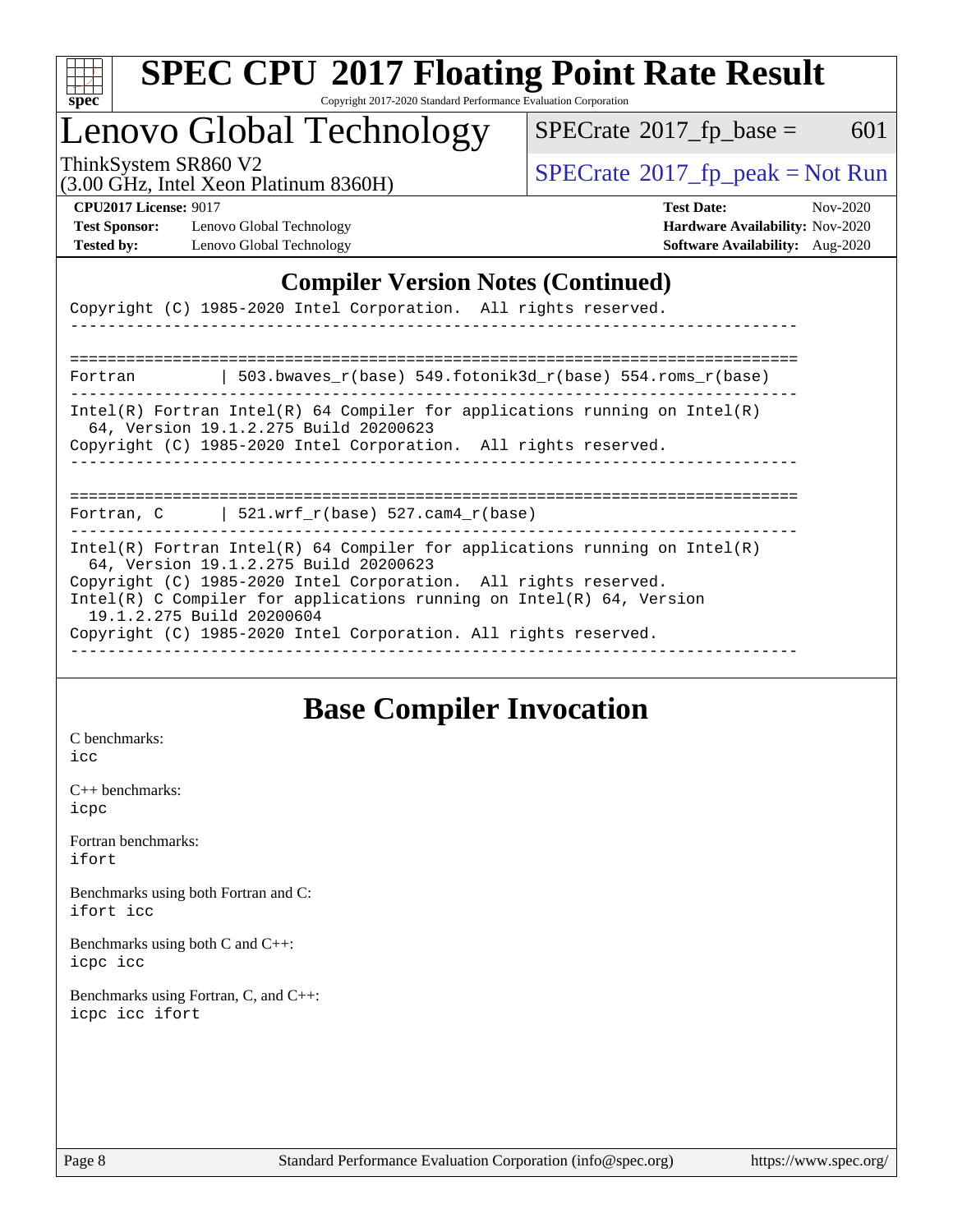

## Lenovo Global Technology

 $SPECTate@2017_fp\_base = 601$ 

(3.00 GHz, Intel Xeon Platinum 8360H)

ThinkSystem SR860 V2  $\begin{array}{c} \text{SPECrate} \textcirc 2017 \text{ fp\_peak} = \text{Not Run} \end{array}$  $\begin{array}{c} \text{SPECrate} \textcirc 2017 \text{ fp\_peak} = \text{Not Run} \end{array}$  $\begin{array}{c} \text{SPECrate} \textcirc 2017 \text{ fp\_peak} = \text{Not Run} \end{array}$ 

**[Test Sponsor:](http://www.spec.org/auto/cpu2017/Docs/result-fields.html#TestSponsor)** Lenovo Global Technology **[Hardware Availability:](http://www.spec.org/auto/cpu2017/Docs/result-fields.html#HardwareAvailability)** Nov-2020 **[Tested by:](http://www.spec.org/auto/cpu2017/Docs/result-fields.html#Testedby)** Lenovo Global Technology **[Software Availability:](http://www.spec.org/auto/cpu2017/Docs/result-fields.html#SoftwareAvailability)** Aug-2020

**[CPU2017 License:](http://www.spec.org/auto/cpu2017/Docs/result-fields.html#CPU2017License)** 9017 **[Test Date:](http://www.spec.org/auto/cpu2017/Docs/result-fields.html#TestDate)** Nov-2020

## **[Base Portability Flags](http://www.spec.org/auto/cpu2017/Docs/result-fields.html#BasePortabilityFlags)**

 503.bwaves\_r: [-DSPEC\\_LP64](http://www.spec.org/cpu2017/results/res2020q4/cpu2017-20201123-24467.flags.html#suite_basePORTABILITY503_bwaves_r_DSPEC_LP64) 507.cactuBSSN\_r: [-DSPEC\\_LP64](http://www.spec.org/cpu2017/results/res2020q4/cpu2017-20201123-24467.flags.html#suite_basePORTABILITY507_cactuBSSN_r_DSPEC_LP64) 508.namd\_r: [-DSPEC\\_LP64](http://www.spec.org/cpu2017/results/res2020q4/cpu2017-20201123-24467.flags.html#suite_basePORTABILITY508_namd_r_DSPEC_LP64) 510.parest\_r: [-DSPEC\\_LP64](http://www.spec.org/cpu2017/results/res2020q4/cpu2017-20201123-24467.flags.html#suite_basePORTABILITY510_parest_r_DSPEC_LP64) 511.povray\_r: [-DSPEC\\_LP64](http://www.spec.org/cpu2017/results/res2020q4/cpu2017-20201123-24467.flags.html#suite_basePORTABILITY511_povray_r_DSPEC_LP64) 519.lbm\_r: [-DSPEC\\_LP64](http://www.spec.org/cpu2017/results/res2020q4/cpu2017-20201123-24467.flags.html#suite_basePORTABILITY519_lbm_r_DSPEC_LP64) 521.wrf\_r: [-DSPEC\\_LP64](http://www.spec.org/cpu2017/results/res2020q4/cpu2017-20201123-24467.flags.html#suite_basePORTABILITY521_wrf_r_DSPEC_LP64) [-DSPEC\\_CASE\\_FLAG](http://www.spec.org/cpu2017/results/res2020q4/cpu2017-20201123-24467.flags.html#b521.wrf_r_baseCPORTABILITY_DSPEC_CASE_FLAG) [-convert big\\_endian](http://www.spec.org/cpu2017/results/res2020q4/cpu2017-20201123-24467.flags.html#user_baseFPORTABILITY521_wrf_r_convert_big_endian_c3194028bc08c63ac5d04de18c48ce6d347e4e562e8892b8bdbdc0214820426deb8554edfa529a3fb25a586e65a3d812c835984020483e7e73212c4d31a38223) 526.blender\_r: [-DSPEC\\_LP64](http://www.spec.org/cpu2017/results/res2020q4/cpu2017-20201123-24467.flags.html#suite_basePORTABILITY526_blender_r_DSPEC_LP64) [-DSPEC\\_LINUX](http://www.spec.org/cpu2017/results/res2020q4/cpu2017-20201123-24467.flags.html#b526.blender_r_baseCPORTABILITY_DSPEC_LINUX) [-funsigned-char](http://www.spec.org/cpu2017/results/res2020q4/cpu2017-20201123-24467.flags.html#user_baseCPORTABILITY526_blender_r_force_uchar_40c60f00ab013830e2dd6774aeded3ff59883ba5a1fc5fc14077f794d777847726e2a5858cbc7672e36e1b067e7e5c1d9a74f7176df07886a243d7cc18edfe67) 527.cam4\_r: [-DSPEC\\_LP64](http://www.spec.org/cpu2017/results/res2020q4/cpu2017-20201123-24467.flags.html#suite_basePORTABILITY527_cam4_r_DSPEC_LP64) [-DSPEC\\_CASE\\_FLAG](http://www.spec.org/cpu2017/results/res2020q4/cpu2017-20201123-24467.flags.html#b527.cam4_r_baseCPORTABILITY_DSPEC_CASE_FLAG) 538.imagick\_r: [-DSPEC\\_LP64](http://www.spec.org/cpu2017/results/res2020q4/cpu2017-20201123-24467.flags.html#suite_basePORTABILITY538_imagick_r_DSPEC_LP64) 544.nab\_r: [-DSPEC\\_LP64](http://www.spec.org/cpu2017/results/res2020q4/cpu2017-20201123-24467.flags.html#suite_basePORTABILITY544_nab_r_DSPEC_LP64) 549.fotonik3d\_r: [-DSPEC\\_LP64](http://www.spec.org/cpu2017/results/res2020q4/cpu2017-20201123-24467.flags.html#suite_basePORTABILITY549_fotonik3d_r_DSPEC_LP64) 554.roms\_r: [-DSPEC\\_LP64](http://www.spec.org/cpu2017/results/res2020q4/cpu2017-20201123-24467.flags.html#suite_basePORTABILITY554_roms_r_DSPEC_LP64)

### **[Base Optimization Flags](http://www.spec.org/auto/cpu2017/Docs/result-fields.html#BaseOptimizationFlags)**

[C benchmarks](http://www.spec.org/auto/cpu2017/Docs/result-fields.html#Cbenchmarks):

[-m64](http://www.spec.org/cpu2017/results/res2020q4/cpu2017-20201123-24467.flags.html#user_CCbase_m64-icc) [-qnextgen](http://www.spec.org/cpu2017/results/res2020q4/cpu2017-20201123-24467.flags.html#user_CCbase_f-qnextgen) [-std=c11](http://www.spec.org/cpu2017/results/res2020q4/cpu2017-20201123-24467.flags.html#user_CCbase_std-icc-std_0e1c27790398a4642dfca32ffe6c27b5796f9c2d2676156f2e42c9c44eaad0c049b1cdb667a270c34d979996257aeb8fc440bfb01818dbc9357bd9d174cb8524) [-Wl,-plugin-opt=-x86-branches-within-32B-boundaries](http://www.spec.org/cpu2017/results/res2020q4/cpu2017-20201123-24467.flags.html#user_CCbase_f-x86-branches-within-32B-boundaries_0098b4e4317ae60947b7b728078a624952a08ac37a3c797dfb4ffeb399e0c61a9dd0f2f44ce917e9361fb9076ccb15e7824594512dd315205382d84209e912f3) [-Wl,-z,muldefs](http://www.spec.org/cpu2017/results/res2020q4/cpu2017-20201123-24467.flags.html#user_CCbase_link_force_multiple1_b4cbdb97b34bdee9ceefcfe54f4c8ea74255f0b02a4b23e853cdb0e18eb4525ac79b5a88067c842dd0ee6996c24547a27a4b99331201badda8798ef8a743f577) [-xCORE-AVX512](http://www.spec.org/cpu2017/results/res2020q4/cpu2017-20201123-24467.flags.html#user_CCbase_f-xCORE-AVX512) [-Ofast](http://www.spec.org/cpu2017/results/res2020q4/cpu2017-20201123-24467.flags.html#user_CCbase_f-Ofast) [-ffast-math](http://www.spec.org/cpu2017/results/res2020q4/cpu2017-20201123-24467.flags.html#user_CCbase_f-ffast-math) [-flto](http://www.spec.org/cpu2017/results/res2020q4/cpu2017-20201123-24467.flags.html#user_CCbase_f-flto) [-mfpmath=sse](http://www.spec.org/cpu2017/results/res2020q4/cpu2017-20201123-24467.flags.html#user_CCbase_f-mfpmath_70eb8fac26bde974f8ab713bc9086c5621c0b8d2f6c86f38af0bd7062540daf19db5f3a066d8c6684be05d84c9b6322eb3b5be6619d967835195b93d6c02afa1) [-funroll-loops](http://www.spec.org/cpu2017/results/res2020q4/cpu2017-20201123-24467.flags.html#user_CCbase_f-funroll-loops) [-qopt-mem-layout-trans=4](http://www.spec.org/cpu2017/results/res2020q4/cpu2017-20201123-24467.flags.html#user_CCbase_f-qopt-mem-layout-trans_fa39e755916c150a61361b7846f310bcdf6f04e385ef281cadf3647acec3f0ae266d1a1d22d972a7087a248fd4e6ca390a3634700869573d231a252c784941a8) [-L/usr/local/jemalloc64-5.0.1/lib](http://www.spec.org/cpu2017/results/res2020q4/cpu2017-20201123-24467.flags.html#user_CCbase_jemalloc_link_path64_1_cc289568b1a6c0fd3b62c91b824c27fcb5af5e8098e6ad028160d21144ef1b8aef3170d2acf0bee98a8da324cfe4f67d0a3d0c4cc4673d993d694dc2a0df248b) [-ljemalloc](http://www.spec.org/cpu2017/results/res2020q4/cpu2017-20201123-24467.flags.html#user_CCbase_jemalloc_link_lib_d1249b907c500fa1c0672f44f562e3d0f79738ae9e3c4a9c376d49f265a04b9c99b167ecedbf6711b3085be911c67ff61f150a17b3472be731631ba4d0471706)

[C++ benchmarks:](http://www.spec.org/auto/cpu2017/Docs/result-fields.html#CXXbenchmarks)

```
-m64 -qnextgen -Wl,-plugin-opt=-x86-branches-within-32B-boundaries
-Wl,-z,muldefs -xCORE-AVX512 -Ofast -ffast-math -flto -mfpmath=sse
-funroll-loops -qopt-mem-layout-trans=4
-L/usr/local/jemalloc64-5.0.1/lib -ljemalloc
```
[Fortran benchmarks](http://www.spec.org/auto/cpu2017/Docs/result-fields.html#Fortranbenchmarks):

[-m64](http://www.spec.org/cpu2017/results/res2020q4/cpu2017-20201123-24467.flags.html#user_FCbase_m64-icc) [-Wl,-plugin-opt=-x86-branches-within-32B-boundaries](http://www.spec.org/cpu2017/results/res2020q4/cpu2017-20201123-24467.flags.html#user_FCbase_f-x86-branches-within-32B-boundaries_0098b4e4317ae60947b7b728078a624952a08ac37a3c797dfb4ffeb399e0c61a9dd0f2f44ce917e9361fb9076ccb15e7824594512dd315205382d84209e912f3) [-Wl,-z,muldefs](http://www.spec.org/cpu2017/results/res2020q4/cpu2017-20201123-24467.flags.html#user_FCbase_link_force_multiple1_b4cbdb97b34bdee9ceefcfe54f4c8ea74255f0b02a4b23e853cdb0e18eb4525ac79b5a88067c842dd0ee6996c24547a27a4b99331201badda8798ef8a743f577) [-xCORE-AVX512](http://www.spec.org/cpu2017/results/res2020q4/cpu2017-20201123-24467.flags.html#user_FCbase_f-xCORE-AVX512) [-O3](http://www.spec.org/cpu2017/results/res2020q4/cpu2017-20201123-24467.flags.html#user_FCbase_f-O3) [-ipo](http://www.spec.org/cpu2017/results/res2020q4/cpu2017-20201123-24467.flags.html#user_FCbase_f-ipo) [-no-prec-div](http://www.spec.org/cpu2017/results/res2020q4/cpu2017-20201123-24467.flags.html#user_FCbase_f-no-prec-div) [-qopt-prefetch](http://www.spec.org/cpu2017/results/res2020q4/cpu2017-20201123-24467.flags.html#user_FCbase_f-qopt-prefetch) [-ffinite-math-only](http://www.spec.org/cpu2017/results/res2020q4/cpu2017-20201123-24467.flags.html#user_FCbase_f_finite_math_only_cb91587bd2077682c4b38af759c288ed7c732db004271a9512da14a4f8007909a5f1427ecbf1a0fb78ff2a814402c6114ac565ca162485bbcae155b5e4258871) [-qopt-multiple-gather-scatter-by-shuffles](http://www.spec.org/cpu2017/results/res2020q4/cpu2017-20201123-24467.flags.html#user_FCbase_f-qopt-multiple-gather-scatter-by-shuffles) [-qopt-mem-layout-trans=4](http://www.spec.org/cpu2017/results/res2020q4/cpu2017-20201123-24467.flags.html#user_FCbase_f-qopt-mem-layout-trans_fa39e755916c150a61361b7846f310bcdf6f04e385ef281cadf3647acec3f0ae266d1a1d22d972a7087a248fd4e6ca390a3634700869573d231a252c784941a8) [-nostandard-realloc-lhs](http://www.spec.org/cpu2017/results/res2020q4/cpu2017-20201123-24467.flags.html#user_FCbase_f_2003_std_realloc_82b4557e90729c0f113870c07e44d33d6f5a304b4f63d4c15d2d0f1fab99f5daaed73bdb9275d9ae411527f28b936061aa8b9c8f2d63842963b95c9dd6426b8a) [-align array32byte](http://www.spec.org/cpu2017/results/res2020q4/cpu2017-20201123-24467.flags.html#user_FCbase_align_array32byte_b982fe038af199962ba9a80c053b8342c548c85b40b8e86eb3cc33dee0d7986a4af373ac2d51c3f7cf710a18d62fdce2948f201cd044323541f22fc0fffc51b6) [-auto](http://www.spec.org/cpu2017/results/res2020q4/cpu2017-20201123-24467.flags.html#user_FCbase_f-auto) [-mbranches-within-32B-boundaries](http://www.spec.org/cpu2017/results/res2020q4/cpu2017-20201123-24467.flags.html#user_FCbase_f-mbranches-within-32B-boundaries) [-L/usr/local/jemalloc64-5.0.1/lib](http://www.spec.org/cpu2017/results/res2020q4/cpu2017-20201123-24467.flags.html#user_FCbase_jemalloc_link_path64_1_cc289568b1a6c0fd3b62c91b824c27fcb5af5e8098e6ad028160d21144ef1b8aef3170d2acf0bee98a8da324cfe4f67d0a3d0c4cc4673d993d694dc2a0df248b) [-ljemalloc](http://www.spec.org/cpu2017/results/res2020q4/cpu2017-20201123-24467.flags.html#user_FCbase_jemalloc_link_lib_d1249b907c500fa1c0672f44f562e3d0f79738ae9e3c4a9c376d49f265a04b9c99b167ecedbf6711b3085be911c67ff61f150a17b3472be731631ba4d0471706)

#### [Benchmarks using both Fortran and C](http://www.spec.org/auto/cpu2017/Docs/result-fields.html#BenchmarksusingbothFortranandC):

[-m64](http://www.spec.org/cpu2017/results/res2020q4/cpu2017-20201123-24467.flags.html#user_CC_FCbase_m64-icc) [-qnextgen](http://www.spec.org/cpu2017/results/res2020q4/cpu2017-20201123-24467.flags.html#user_CC_FCbase_f-qnextgen) [-std=c11](http://www.spec.org/cpu2017/results/res2020q4/cpu2017-20201123-24467.flags.html#user_CC_FCbase_std-icc-std_0e1c27790398a4642dfca32ffe6c27b5796f9c2d2676156f2e42c9c44eaad0c049b1cdb667a270c34d979996257aeb8fc440bfb01818dbc9357bd9d174cb8524)

[-Wl,-plugin-opt=-x86-branches-within-32B-boundaries](http://www.spec.org/cpu2017/results/res2020q4/cpu2017-20201123-24467.flags.html#user_CC_FCbase_f-x86-branches-within-32B-boundaries_0098b4e4317ae60947b7b728078a624952a08ac37a3c797dfb4ffeb399e0c61a9dd0f2f44ce917e9361fb9076ccb15e7824594512dd315205382d84209e912f3) [-Wl,-z,muldefs](http://www.spec.org/cpu2017/results/res2020q4/cpu2017-20201123-24467.flags.html#user_CC_FCbase_link_force_multiple1_b4cbdb97b34bdee9ceefcfe54f4c8ea74255f0b02a4b23e853cdb0e18eb4525ac79b5a88067c842dd0ee6996c24547a27a4b99331201badda8798ef8a743f577) [-xCORE-AVX512](http://www.spec.org/cpu2017/results/res2020q4/cpu2017-20201123-24467.flags.html#user_CC_FCbase_f-xCORE-AVX512) [-Ofast](http://www.spec.org/cpu2017/results/res2020q4/cpu2017-20201123-24467.flags.html#user_CC_FCbase_f-Ofast) [-ffast-math](http://www.spec.org/cpu2017/results/res2020q4/cpu2017-20201123-24467.flags.html#user_CC_FCbase_f-ffast-math) [-flto](http://www.spec.org/cpu2017/results/res2020q4/cpu2017-20201123-24467.flags.html#user_CC_FCbase_f-flto) [-mfpmath=sse](http://www.spec.org/cpu2017/results/res2020q4/cpu2017-20201123-24467.flags.html#user_CC_FCbase_f-mfpmath_70eb8fac26bde974f8ab713bc9086c5621c0b8d2f6c86f38af0bd7062540daf19db5f3a066d8c6684be05d84c9b6322eb3b5be6619d967835195b93d6c02afa1) [-funroll-loops](http://www.spec.org/cpu2017/results/res2020q4/cpu2017-20201123-24467.flags.html#user_CC_FCbase_f-funroll-loops) [-qopt-mem-layout-trans=4](http://www.spec.org/cpu2017/results/res2020q4/cpu2017-20201123-24467.flags.html#user_CC_FCbase_f-qopt-mem-layout-trans_fa39e755916c150a61361b7846f310bcdf6f04e385ef281cadf3647acec3f0ae266d1a1d22d972a7087a248fd4e6ca390a3634700869573d231a252c784941a8) [-O3](http://www.spec.org/cpu2017/results/res2020q4/cpu2017-20201123-24467.flags.html#user_CC_FCbase_f-O3) [-ipo](http://www.spec.org/cpu2017/results/res2020q4/cpu2017-20201123-24467.flags.html#user_CC_FCbase_f-ipo) [-no-prec-div](http://www.spec.org/cpu2017/results/res2020q4/cpu2017-20201123-24467.flags.html#user_CC_FCbase_f-no-prec-div) [-qopt-prefetch](http://www.spec.org/cpu2017/results/res2020q4/cpu2017-20201123-24467.flags.html#user_CC_FCbase_f-qopt-prefetch) [-ffinite-math-only](http://www.spec.org/cpu2017/results/res2020q4/cpu2017-20201123-24467.flags.html#user_CC_FCbase_f_finite_math_only_cb91587bd2077682c4b38af759c288ed7c732db004271a9512da14a4f8007909a5f1427ecbf1a0fb78ff2a814402c6114ac565ca162485bbcae155b5e4258871) [-qopt-multiple-gather-scatter-by-shuffles](http://www.spec.org/cpu2017/results/res2020q4/cpu2017-20201123-24467.flags.html#user_CC_FCbase_f-qopt-multiple-gather-scatter-by-shuffles) [-nostandard-realloc-lhs](http://www.spec.org/cpu2017/results/res2020q4/cpu2017-20201123-24467.flags.html#user_CC_FCbase_f_2003_std_realloc_82b4557e90729c0f113870c07e44d33d6f5a304b4f63d4c15d2d0f1fab99f5daaed73bdb9275d9ae411527f28b936061aa8b9c8f2d63842963b95c9dd6426b8a) [-align array32byte](http://www.spec.org/cpu2017/results/res2020q4/cpu2017-20201123-24467.flags.html#user_CC_FCbase_align_array32byte_b982fe038af199962ba9a80c053b8342c548c85b40b8e86eb3cc33dee0d7986a4af373ac2d51c3f7cf710a18d62fdce2948f201cd044323541f22fc0fffc51b6) [-auto](http://www.spec.org/cpu2017/results/res2020q4/cpu2017-20201123-24467.flags.html#user_CC_FCbase_f-auto)

```
-mbranches-within-32B-boundaries -L/usr/local/jemalloc64-5.0.1/lib
```
**(Continued on next page)**

| Page 9 | Standard Performance Evaluation Corporation (info@spec.org) | https://www.spec.org/ |
|--------|-------------------------------------------------------------|-----------------------|
|        |                                                             |                       |